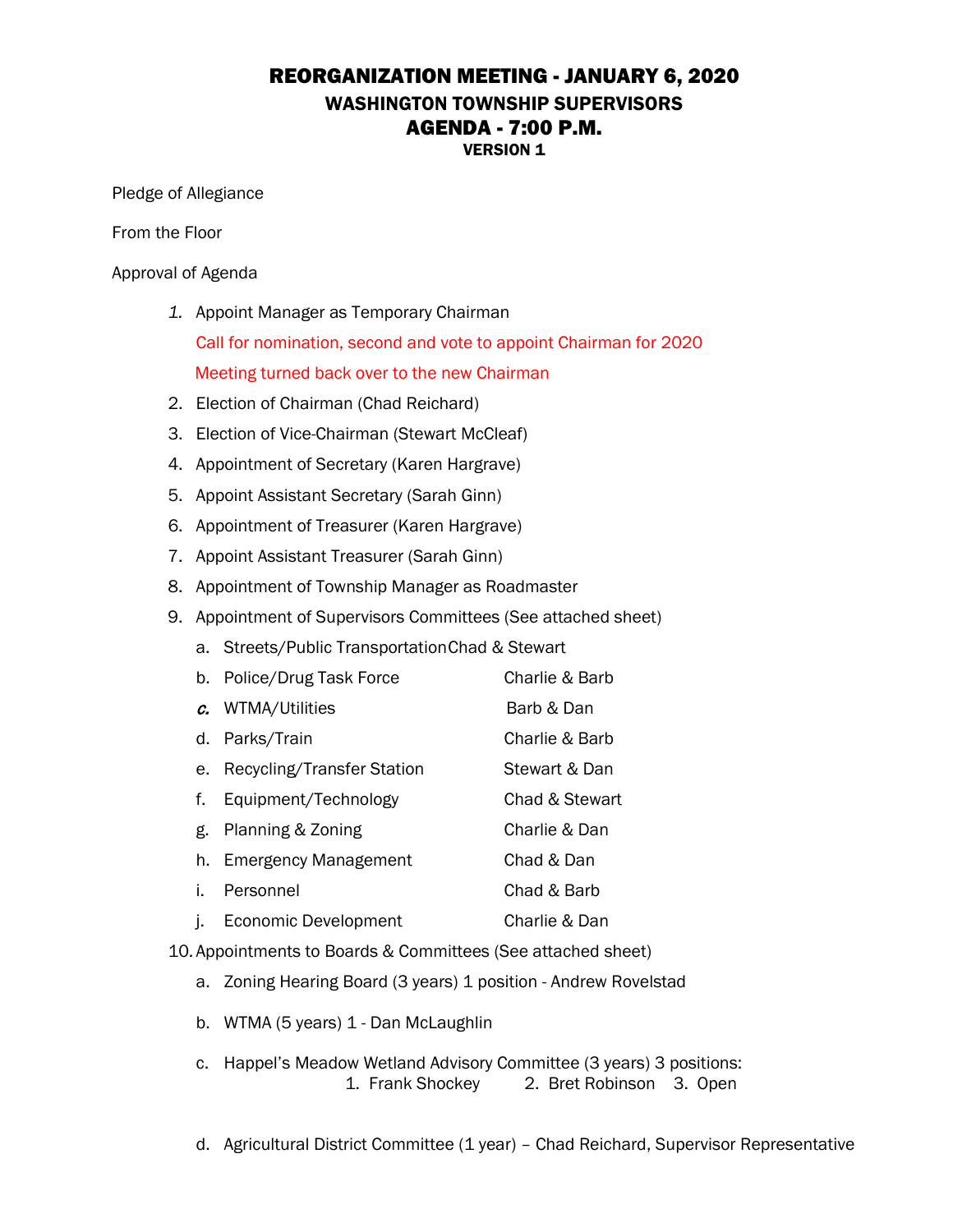- e. Impact Fee Advisory Committee: Gary F. Bercaw Robert Correll Paul Gunder Samuel R. Welty, Sr., Ron McKinney Jason Piatt Jim Rock
- f. CRIT/PMHIC Representative: 1. Karen Hargrave 2. Jeffrey Geesaman (Alternate)
- g. Franklin County Emergency Service Alliance: 1. Jeffrey Geesaman 2. Vernon Ashway (Alternate)
- h. Franklin County Council of Government Representative: 1. Jeff Geesaman 2. Vern Ashway (Alternate)
- i. Franklin County Area Tax Bureau and Franklin County Tax Collection Committee: 1. Jeff Geesaman 2. Charlie Strausbaugh (Alternate)
- j. Rouzerville Business Association Stewart McCleaf
- k. LERTA Charlie Strausbaugh Dan DeDona Vern Ashway Jeffrey Geesaman
- l. UCC Board of Appeals James Rock
- m. Designated FEMA/PEMA applicant Jeff Geesaman
- n. Vacancy Board of Supervisors Carlene Willhide
- o. Emergency Management Coordinator and Alternate: 1. Coordinator – James E. Meek, JR 2. Assistant – Steven R. Swope
- p. Township Auditors (1year) to fill 2 vacant positions:
- 1. David McCarney 2. Jeremy Bowersox (Mark E. Henicle was elected to a 6-year term)

11. Appoint Legal Counsel and Rates for 2020:

- a. Township Solicitor & Planning Commission Solicitor Zachary Mills, Rate \$100.00/ hr.
- b. ZHB Deborah Hoff, Rate \$110.00/hour
- c. Labor/Special Salzmann Hughes, P.C., Rate \$185.00/hr. Paralegals, Rate \$125.00/hr.
- d. Special Council Tupitza & Associates P.C.
- 12. Appoint Township Consultants and rates for 2020 (See attached sheets)
	- a. R. Lee Royer & Associate Surveyor/Site Design
	- b. Grove Miller Traffic Engineer
	- c. Advanced Technology Specialists IT Support
	- d. Martin & Martin Subdivision review/engineering
	- e. McMahon Associates, Inc Impact Fee Engineer
	- f. Sewage Enforcement Officer JWP Environmental Inc., Jonathan W. Piper, SEO Ami Myers, Alternate SEO